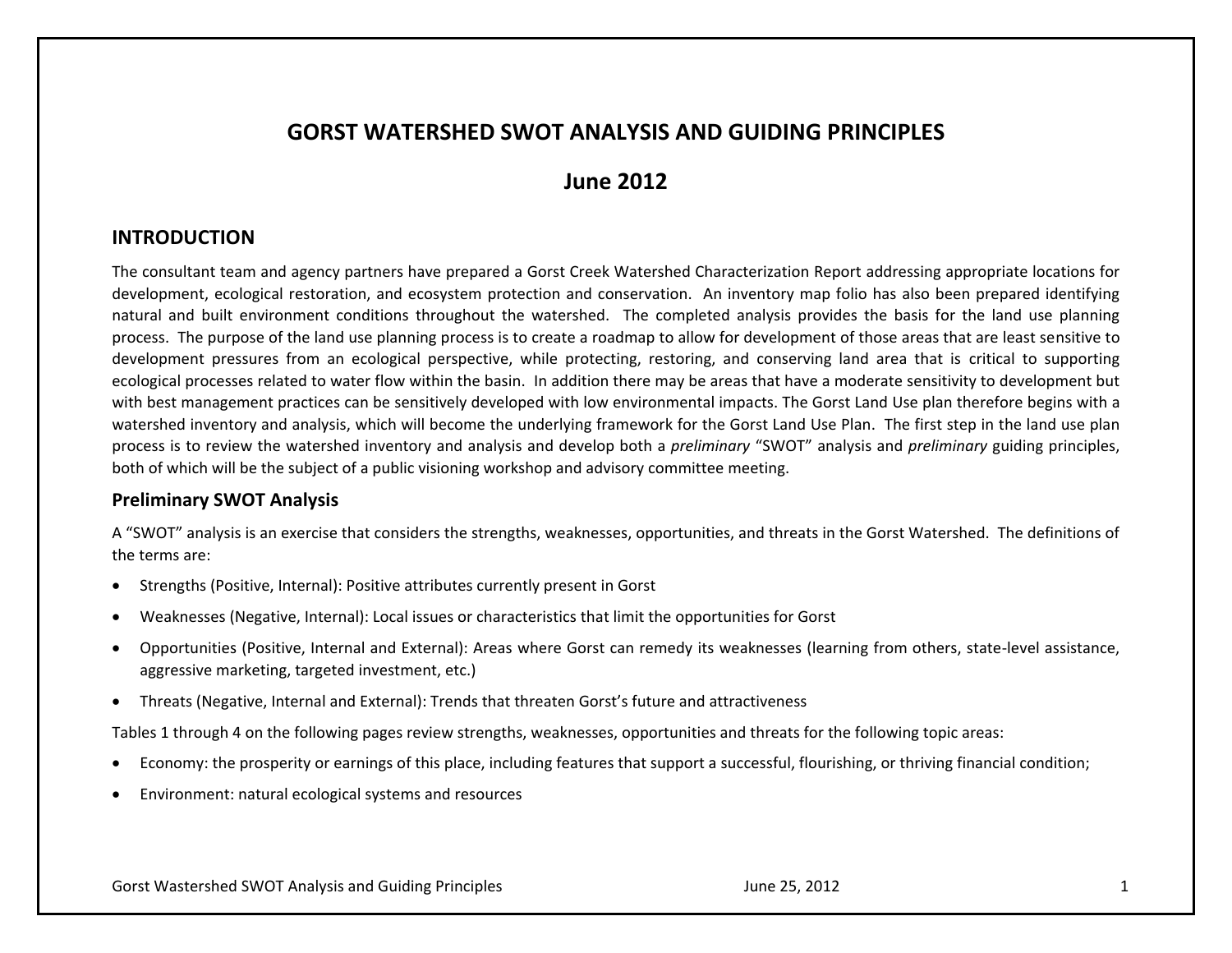- Land Use, Open Space, and Recreation: human use and management of land including areas that have human-built structures offering places for living, working and leisure activities, and areas without structures that are accessible to the public
- Transportation, Public Services, and Utilities: the movement of people and goods in the area; services provided by governments to its citizens such as police, fire, parks, etc.; and the provision of water, wastewater, power, telecommunication, and other infrastructure providing services consumed by the public

#### **Preliminary Guiding Principles**

Guiding principles can be drawn from all the information developed to date including the SWOT as well as the Gorst Creek Watershed Characterization Report and Inventory Map Folio. The Guiding Principles are meant to provide a vision, parameters, or essential ingredients that steer the preparation of the Land Use Plan. The principles are draft and will be tested and refined through public meetings described above.

- Make Gorst a place to stop
- Facilitate development of economically valued land
- Identify and prioritize land that can be more intensely developed with less environmental consequences
- Promote green infrastructure for both new and existing facilities, such as by identifying areas to target for stormwater retrofits
- Support development incentives and evaluate options such as mitigation banking, transfer development rights (TDRS), and other tools
- Identify and protect critical areas
- Prioritize areas to be protected and restored
- Protect and enhance water quality/quantity for fish and wildlife habitat as well as for human use
- Create a cohesive and attractive urban character in the Gorst urban growth area (UGA) such as by improving building design, and creating and enhancing public spaces such as parks, pedestrian corridors and streetscapes
- Allow an environmentally sustainable pattern of forestry, low density residential, small scale employment, and recreation uses in the rural areas of watershed
- Improve transportation mode choices including transit, bicycle, pedestrian, and autos, recognizing local as well as regional travel needs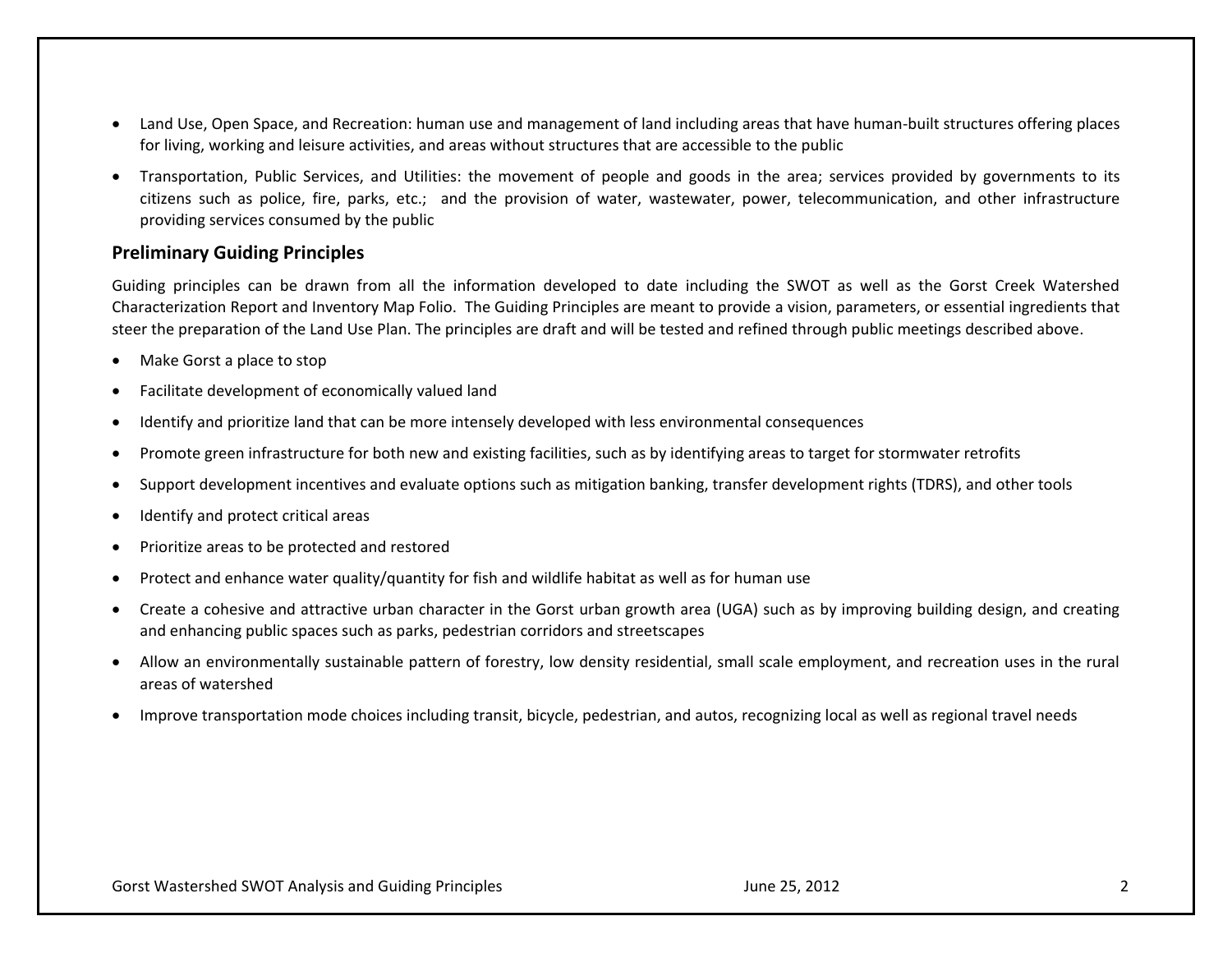## **TABLE 1. ECONOMY**

| <b>Strengths</b>                                                                                                                                                                                                                                                                                                                                                                                                                                                                                                                                                                                                                                                                                                                                                                                                                                                                                                                                                                                                                                                    | Weaknesses                                                                                                                                                                                                                                                                                                                                                                                                                                                                                                                                                                                                     |
|---------------------------------------------------------------------------------------------------------------------------------------------------------------------------------------------------------------------------------------------------------------------------------------------------------------------------------------------------------------------------------------------------------------------------------------------------------------------------------------------------------------------------------------------------------------------------------------------------------------------------------------------------------------------------------------------------------------------------------------------------------------------------------------------------------------------------------------------------------------------------------------------------------------------------------------------------------------------------------------------------------------------------------------------------------------------|----------------------------------------------------------------------------------------------------------------------------------------------------------------------------------------------------------------------------------------------------------------------------------------------------------------------------------------------------------------------------------------------------------------------------------------------------------------------------------------------------------------------------------------------------------------------------------------------------------------|
| • Watershed recreation opportunities: trails, fishing, shellfishing, golf course, park<br>• Waterfront development opportunities: Waterfront development will increase<br>land value and is developable with aesthetics<br>• New sewer, water, and power infrastructure decreases developer cost<br>• Land is inexpensive<br>Existing land use is ripe for redevelopment<br>$\circ$<br>• Location near other job hubs: Located near SKIA, airport, and Puget Sound Naval<br>Station (PSNS), creates a need for residential/commercial to support<br>jobs/industrial<br>• Through point for all persons heading to the Peninsula<br>• As a nexus point, the highway frontage of SR 3 connects Bremerton, Shelton, Gig<br>Harbor, Tacoma, SKIA, PSNS, and Bainbridge Island<br>• Pass through traffic - opportunity to attract customers if providing desirable<br>commercial, mixed use<br>• Ecosystem services - such as natural recharge potential reduces costs to<br>engineering clean water<br>• Bremerton has excellent reputation as "can do" with developers | • Limited access due to topography near water<br>• Stigma - Gorst is synonymous with traffic congestion, unattractive buildings, and<br>seedy highway commercial retail<br>• Low population<br>• Low income households<br>• Significant critical areas (hard to develop large land areas): steep slopes, rivers,<br>wetlands, poor soils in the low lands and bedrock in the uplands, potential increase<br>in structural costs<br>• Utilities<br>• Lack non-motorized access and parking to the waterfront<br>• Blighted current conditions negatively impacts development<br>• Limited / poor transportation |
| <b>Opportunities</b>                                                                                                                                                                                                                                                                                                                                                                                                                                                                                                                                                                                                                                                                                                                                                                                                                                                                                                                                                                                                                                                | <b>Threats</b>                                                                                                                                                                                                                                                                                                                                                                                                                                                                                                                                                                                                 |
| • Enhance marine waterfront and protect forestlands by low impact development<br>(LID), and development incentives:<br>Enhance salmon habitat and water quality<br>$\circ$<br>. Reduce commuter trips by providing both short-term (hotels) and long-term<br>(apartment/houses) housing plus commercial to support this use<br>• Frontage road to improve traffic<br>• Change image by streetscape corridor enhancements, design standards, and<br>annexation<br>• Through new development, and job and housing opportunities, increase incomes,<br>property values, and tax base<br>• Cluster development in economically high value areas to protect underdeveloped<br>areas<br>• Consider tax incentives for new businesses that locate in Gorst (e.g. reduced or no<br>B&O taxes; lesser hotel/motel taxes)                                                                                                                                                                                                                                                     | • Further degradation of marine waterfront by development or inaction<br>• Traffic issues prevent planned/desired development<br>• Urban decay or image cannot be overcome to sustain development<br>• Inability for jurisdictions to agree on regulations/zoning<br>• For ecologically-valued properties, owners may protest ecological classification<br>• Economy stays depressed long-term<br>. Will watershed plan limit opportunities for developing City utility lands in the<br>future?<br>• State transportation improvements could reduce developable property                                       |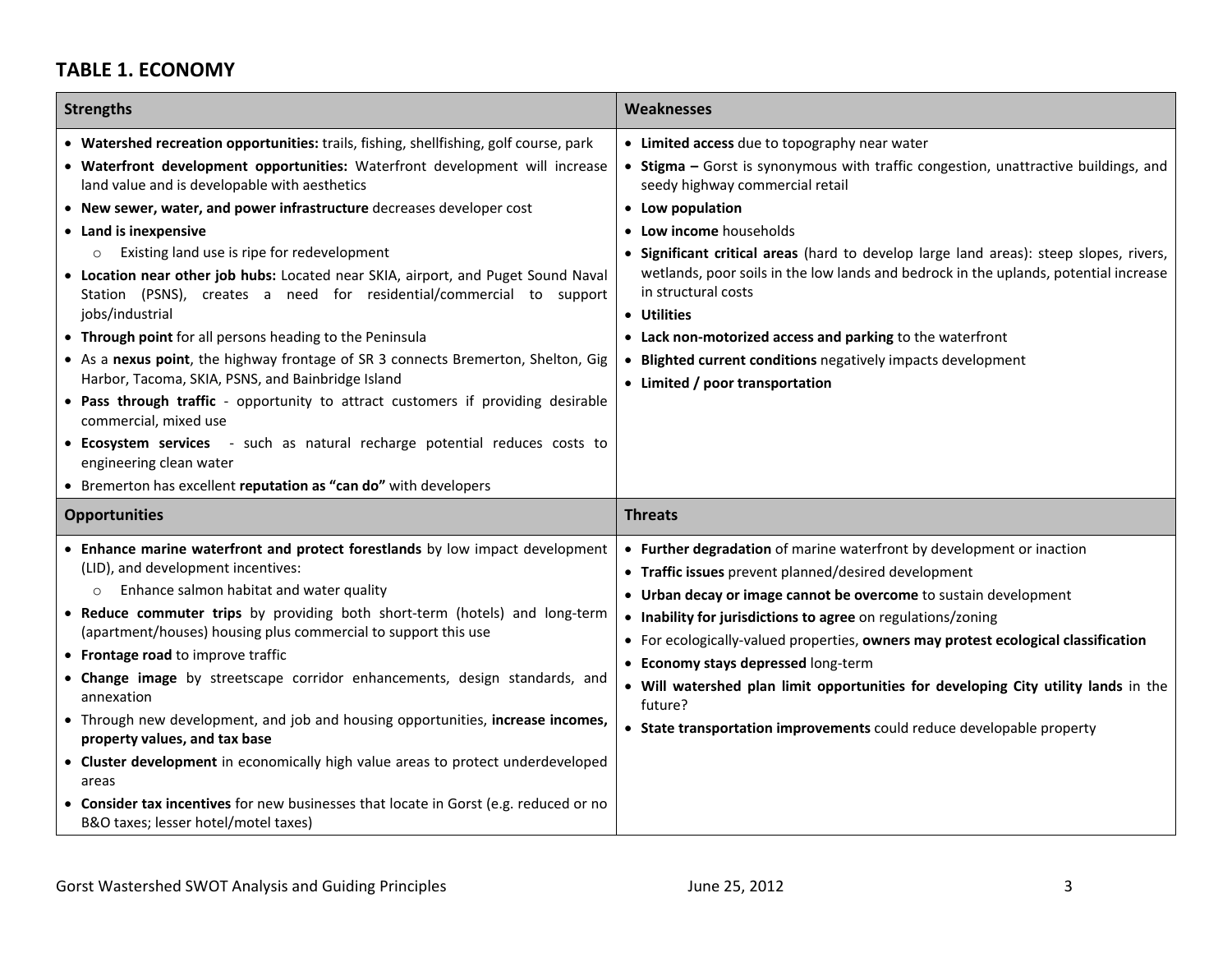## **TABLE 2. ENVIRONMENT**

| <b>Strengths</b>                                                                                                                                                                                                                                                                                                                                                                                                                                                                                                                                                                                                                                                                                                                                                                                                                                                                                                                                                                                                                                            | Weaknesses                                                                                                                                                                                                                                                                                                 |
|-------------------------------------------------------------------------------------------------------------------------------------------------------------------------------------------------------------------------------------------------------------------------------------------------------------------------------------------------------------------------------------------------------------------------------------------------------------------------------------------------------------------------------------------------------------------------------------------------------------------------------------------------------------------------------------------------------------------------------------------------------------------------------------------------------------------------------------------------------------------------------------------------------------------------------------------------------------------------------------------------------------------------------------------------------------|------------------------------------------------------------------------------------------------------------------------------------------------------------------------------------------------------------------------------------------------------------------------------------------------------------|
| • Watershed supports variety of terrestrial and aquatic habitats including wetland,<br>riparian, estuarine, and forest habitats<br>• Undeveloped character: The watershed is mostly undeveloped<br>City ownership of forested watershed: City owns/operates most land as forest;<br>the forest habitat blocks in City ownership are in the top 10 percent for importance<br>in Puget Trough Ecoregion<br>. High value land is less constrained: Perceived highest economic land has lower<br>ecological value<br>• High recharge value                                                                                                                                                                                                                                                                                                                                                                                                                                                                                                                      | • Existing marine areas, stream corridors, and other habitat may continue to<br>degrade as development/infill continues<br>• Complexity of federal, state, and local permitting<br>• Environmental Hazardous, Toxic and Radioactive Waste "HTRW's" on waterfront<br>and within the system (e.g. landfill). |
| <b>Opportunities</b>                                                                                                                                                                                                                                                                                                                                                                                                                                                                                                                                                                                                                                                                                                                                                                                                                                                                                                                                                                                                                                        | <b>Threats</b>                                                                                                                                                                                                                                                                                             |
| . Identify and prioritize land that can be more intensely developed with less<br>environmental consequences<br>Innovative techniques under the Growth Management Act, e.g. clustering,<br>mitigation banks, TDR (if there are development rights to transfer within the<br>watershed or other areas of unincorporated Kitsap County)<br>• Create a code that incentivizes development in areas with lower ecological value<br>• New sewers can reduce impacts of existing remaining septic systems<br>• Re-forest degraded forest area<br>• Stormwater retrofits including low impact development techniques<br>• Change perceptions about green being expensive through education and outreach;<br>show it is demonstrably cheaper to rely on existing ecological processes than to try<br>to pay to replace them<br>• Create a programmatic permit approach - develop a streamlined permitting<br>approach, which identifies and prioritizes mitigation opportunities in advance, and<br>steers development towards less environmentally sensitive areas. | · Costs of environmental improvements such as stormwater retrofits, landfill<br>remediation, and stream and wetland enhancements<br>• For ecologically-valued properties, owners may protest ecological classification<br>• Perception that green is expensive<br>• Haphazard development                  |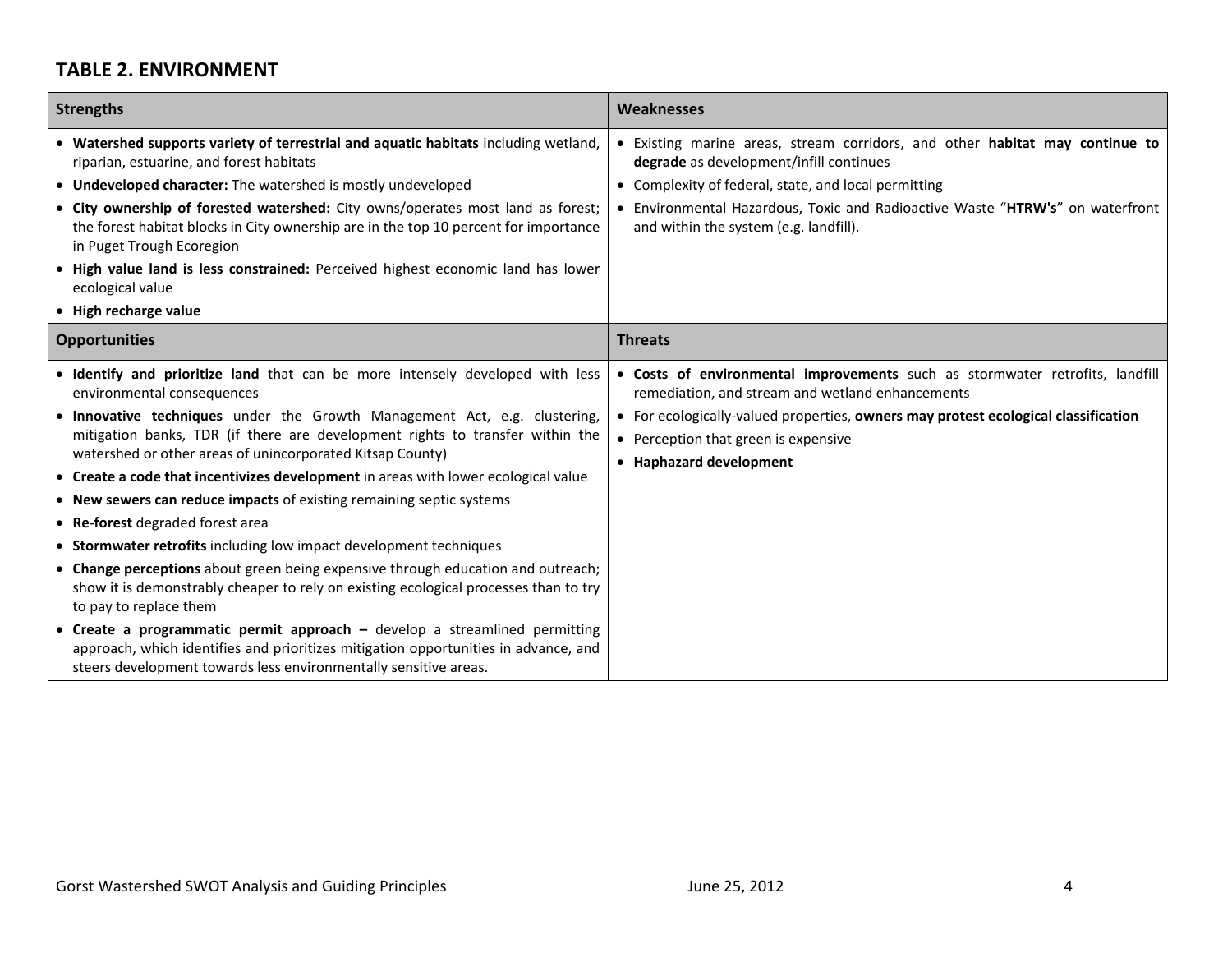# **TABLE 3. LAND USE, OPEN SPACE, AND RECREATION**

| <b>Strengths</b>                                                                                                                                                                                                                                                                                                                                                                                                                                                                                                                                                                                                                                                                                                                                                                                                                                                                                                                                                                                                                                                                                                                                                                                                                                                                                                                                      | <b>Weaknesses</b>                                                                                                                                                                                                                                                                                                                                                                                                                                                                                                                                                                                                                                                                                                                                   |
|-------------------------------------------------------------------------------------------------------------------------------------------------------------------------------------------------------------------------------------------------------------------------------------------------------------------------------------------------------------------------------------------------------------------------------------------------------------------------------------------------------------------------------------------------------------------------------------------------------------------------------------------------------------------------------------------------------------------------------------------------------------------------------------------------------------------------------------------------------------------------------------------------------------------------------------------------------------------------------------------------------------------------------------------------------------------------------------------------------------------------------------------------------------------------------------------------------------------------------------------------------------------------------------------------------------------------------------------------------|-----------------------------------------------------------------------------------------------------------------------------------------------------------------------------------------------------------------------------------------------------------------------------------------------------------------------------------------------------------------------------------------------------------------------------------------------------------------------------------------------------------------------------------------------------------------------------------------------------------------------------------------------------------------------------------------------------------------------------------------------------|
| In addition to economic strengths:<br>• There is land capacity: Mostly undeveloped or under-developed land<br>• Views of water could be attractive for new housing opportunities<br>• Commercial uses attracted by large volume of traffic<br>• Existing recreation - Otto Jarstad Park and golf course<br>• Shoreline Master Program promotes public access to waterfront                                                                                                                                                                                                                                                                                                                                                                                                                                                                                                                                                                                                                                                                                                                                                                                                                                                                                                                                                                            | . Unattractive corridor commercial area: Urban area has many older outdated<br>structures, confusing street system, lacks streetscape, and lacks a sense of place<br>and human scale (no pedestrian access to waterfront)<br>• Little residential uses to provide stability and complete community<br>• Existing businesses could inhibit adjacent redevelopment<br>• Some underperforming and unattractive existing businesses will be<br>grandfathered in<br>• Land capacity and economic analysis is not complete - unknown information and<br>uncertainty of success<br>• Development restricted by environmental conditions and high ecological value,<br>based on Watershed Characterization report and environmental stewardship<br>• Stigma |
| <b>Opportunities</b>                                                                                                                                                                                                                                                                                                                                                                                                                                                                                                                                                                                                                                                                                                                                                                                                                                                                                                                                                                                                                                                                                                                                                                                                                                                                                                                                  | <b>Threats</b>                                                                                                                                                                                                                                                                                                                                                                                                                                                                                                                                                                                                                                                                                                                                      |
| • Create a land use plan that addresses a complete community including housing,<br>jobs, and recreation over the life of the plan<br>. Create policies and development standards that promote compatible<br>development and transitions from higher to lower intensity uses<br>• Create design guidelines in Gorst UGA to create quality development and attract<br>investment; add incentives for new business owners to remodel<br>• Design planned action ordinance to facilitate permitting speed and decrease risk<br>• Demonstrate green development is cost effective through education and<br>outreach<br>• Increased value of land may motivate existing non-conforming to sell or change<br>use<br>• Improve environment through implementation of innovative techniques such as<br>TDR or mitigation banking, tax incentives, Corrective Action Plan implementation,<br>and future smart development<br>TDR's could include infrastructure improvements<br>$\circ$<br>• Meet GMA goals by protecting critical areas and clustering development<br>• Complete streets approach with multiple modes and streetscapes<br>• Added parks and open space could be identified along waterfront as part of<br>shoreline public access and in the broader watershed to promote education,<br>healthy active lifestyles, and ecological conservation | • Perception that green is expensive<br>Inability for jurisdictions to agree on regulations/zoning<br>• No one else shows up which decreases opportunity<br>• Third party lawsuits due to land use restrictions<br>• State transportation improvements could reduce developable property                                                                                                                                                                                                                                                                                                                                                                                                                                                            |